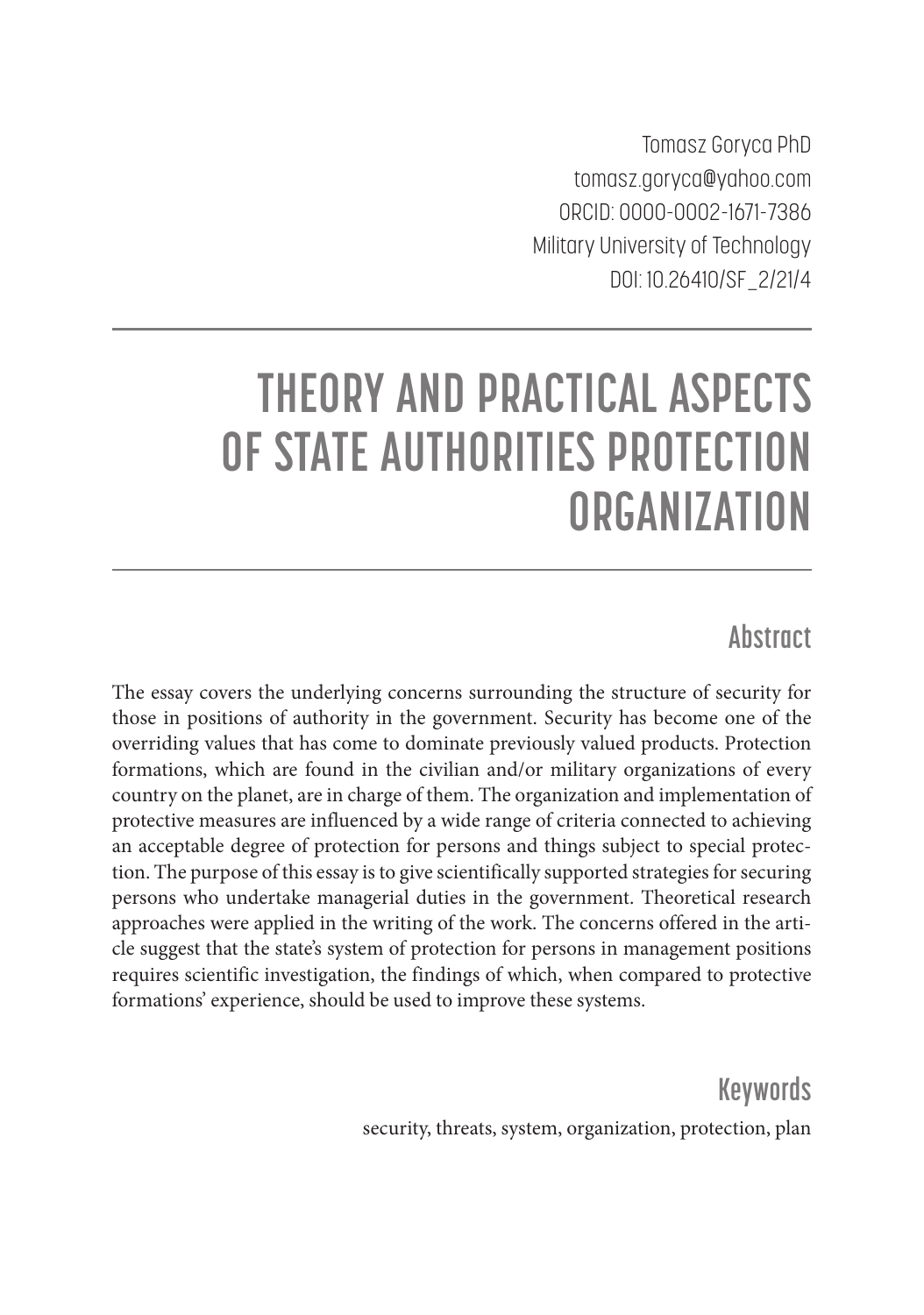#### **Introduction**

Each state has always had a vital role to play in ensuring the safety<sup>1</sup> and security of its residents and those who make crucial choices about how it operates. Regardless of a country's political or military condition, ensuring the security and safety of persons such as the president, prime minister, ministers, and diplomatic corps members should be a top priority in its security policy and strategy. The same law applies to individuals, businesses, or organizations who have chosen private protection<sup>2</sup>.

In an era of globalization, cyber threats, rapid technological development, terrorism<sup>3</sup> and the possibility of subversive and sabotage activities<sup>4</sup>, migration crises<sup>5</sup>, states of emergency<sup>6</sup> and even war<sup>7</sup> the security of the so-called

VIP (Very Important Person<sup>8</sup>) has become one of the most important needs, not only of a single individual or state, but also of many international organizations, such as the European Union and the North Atlantic Pact. International organizations and institutions have been working for years to design procedures and put in place systems that would ensure security on a local, international, and global scale.

It is hard to disregard past experiences, as well as present occurrences and processes impacting civilization's evolution, while thinking about VIP safety in Poland or elsewhere today. The study of issues concerning the security of the state's governing organs has been and will continue to be a juxtaposition of historical events with the present and future<sup>9</sup>.

It was and continues to be a challenge to provide safety and security through diverse structures<sup>10</sup>. As a result, every effort has been taken to entrust the execution of these activities to suitably selected and well-trained individuals, ensuring

<sup>1</sup> A. Czupryński, *Aksjologiczne aspekty bezpieczeństwa*, Europejski Przegląd Prawa i Stosunków Międzynarodowych, No. 4(35)/2015, p. 71-85.

<sup>2</sup> T. Goryca, *Identyfikacja i ocena zagrożeń dla bezpieczeństwa VIP,* [in:] *Różnorakie perspektywy bezpieczeństwa*, ed. Banasik M., Rogozińska A., Wydawnictwo Difin, Warszawa 2019, p. 72.

<sup>3</sup> P. Lubiewski, *Reguły i metody działania współczesnych organizacji terrorystycznych*, Zeszyty Naukowe Państwowej Wyższej Szkoły Zawodowej im. Witelona w Legnicy, No. 29(4)/2018, Legnica 2018, p. 113-122.

<sup>4</sup> P. Lubiewski, A. Dróżdż, *Sabotaż i dywersja – konteksty działania i doskonalenia zwalczania*, [in:] *Racjonalizacja zarządzania jednolitymi formacjami mundurowymi odpowiedzialnymi za bezpieczeństwo wewnętrzne*, Tom 8, B. Wiśniewski, M. Gikiewicz, R. Kochańczyk (red. nauk.), Szkoła Główna Służby Pożarniczej, Warszawa 2020, p. 87-98.

<sup>5</sup> More: P. Lubiewski, *Terroryzm a migracja. Zależności i skutki*, Wydawnictwo TUM, Wrocław 2018.

<sup>6</sup> More: Socha R., Sokólska T., *Prawne uwarunkowania stanów nadzwyczajnych*, Wyższej Szkoły Bankowości i Finansów, Bielsko – Biała 2010.

<sup>7</sup> More: *Wojna i pokój przedmiotem badań polemologiczno – irenologicznych*, M. Huzarski, A. Czupryński, Akademia Obrony Narodowej, Warszawa 2012.

<sup>8</sup> L. Drabik, E. Sobol, *Słownik języka polskiego,* Państwowe Wydawnictwo Naukowe, Warszawa 2007, p.689; Wiśniewski B.*, Challenges and Hazards of the Third*  Decade of the 21st Century, "Security Dimensions, No. 2021/3/31, Apeiron, Kraków 2021, p. 180.

<sup>9</sup> T. Goryca, *Służba Ochrony Państwa w kontekście poprawy bezpieczeństwa wewnętrznego Rzeczpospolitej Polskiej,* [in:] *Bezpieczeństwo Państwa w świetle zagrożeń i nowych wyzwań*, ed. P. Majdan, A. Mróz-Jagiełło, A. Zagórska, Akademia Sztuki Wojennej, Warszawa 2018, p. 319.

<sup>10</sup> B. Wiśniewski, *Przygotowania obronne resortu spraw wewnętrznych*, Wyższa Szkoła Policji, Szczytno 2014, p.150-151 oraz B. Wiśniewski, J. Prońko, *Ogniwa ochrony państwa*, Akademia Obrony Narodowej, Warszawa 2003, p. 59.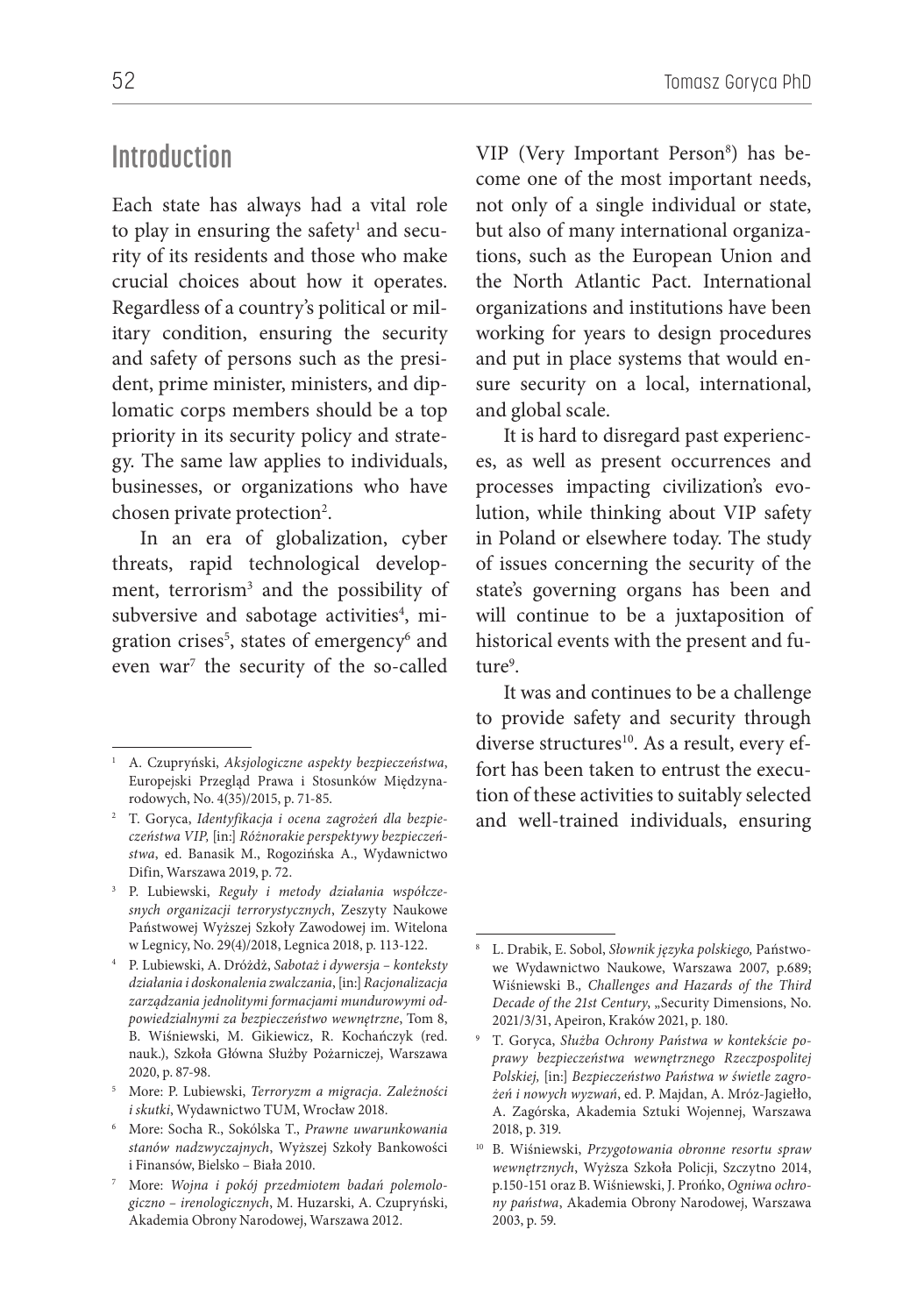that the process of exercising power is not disrupted<sup>11</sup>.

#### **Methodology**

The major issue, whose solution is described in this article, is phrased as a question: how to build an effective system for maintaining the security of the most powerful governmental organs?

Theoretical research methods were used throughout the research process, including analysis (which allowed for the separation of individual components and special features of the studied subject), synthesis (which allowed for the establishment of relationships between individual elements of the studied subject), defining (which assisted in the approximate definitions of the studied subject), and inference (it facilitated the derivation of new conclusions about the examined subject)<sup>12</sup>.

The study literature was examined<sup>13</sup>, with a focus on Polish and international monographs, printed scientific publications, and online sources, as well as specialist textbooks, instructions, and recommendations, as well as appropriate legislative rules.

## **Planning protective activities of managerial state bodies**

Protective activity organization and command<sup>14</sup> necessitate well-thought-out and meticulously planned actions that secure the protected people's safety in a wide sense.

All actions aimed at safeguarding the personal safety of state leaders are highly comprehensive. Assuring the safety of the persons who are being safeguarded is a difficult task, because prospective attackers pick the best time<sup>15</sup> and location to carry out an assault, as well as the weapon or explosives they would employ. There is a serious threat to those who are legally protected in our country today. As one of the agencies in charge of ensuring the safety of the state's most important persons, the State Protection Service works to mitigate possible dangers by carrying out activities linked to the protection of the state's governing bodies. Only flawless security, free of flaws, can ensure that a prospective bomber will not succeed in his mission or that the attack would fail. However, this level of security comes at a cost, not only in terms of money, but also in terms of changing one's lifestyle and adapting to the commands of the officers who secure one's safety.

Protection of individuals is defined by B. Służalaska and J. Służalski as "an action whose primary purpose

<sup>11</sup> T. Goryca, *Rys historyczny i ewolucja polskich formacji ochronnych w latach 1918-2018,* [in:] *Polska Niepodległa 1918-2018*, ed. K. Łukomiak, Wydawnictwo Naukowe Archaegraph, Łódź 2018, p. 173.

<sup>12</sup> More: *Bezpieczeństwo. Teoria–Badania–Praktyka,*  A. Czupryński, B. Wiśniewski, J. Zboina (red. nauk.), Centrum Naukowo-Badawcze Ochrony Przeciwpożarowej im. Józefa Tuliszkowskiego Państwowy Instytut Badawczy, Józefów 2015, p. 32.

<sup>13</sup> More: *Nauki o bezpieczeństwie. Wybrane problemy badań*, A. Czupryński, B. Wiśniewski, J. Zboina (red. nauk.), Centrum Naukowo-Badawcze Ochrony Przeciwpożarowej im. Józefa Tuliszkowskiego Państwowy Instytut Badawczy, Józefów 2017.

<sup>14</sup> More: Wiśniewski B., Zwęgliński T., Socha R., *The Theory of Commanding*, Вісник Львівського Державного Університету Безпеки Життєдіяльності, No. 14/2016, Lviv 2016, p. 47–52.

<sup>15</sup> B. Wiśniewski, *Praktyczne aspekty badań bezpieczeństwa*, Difin, Warszawa 2020, p. 29-31.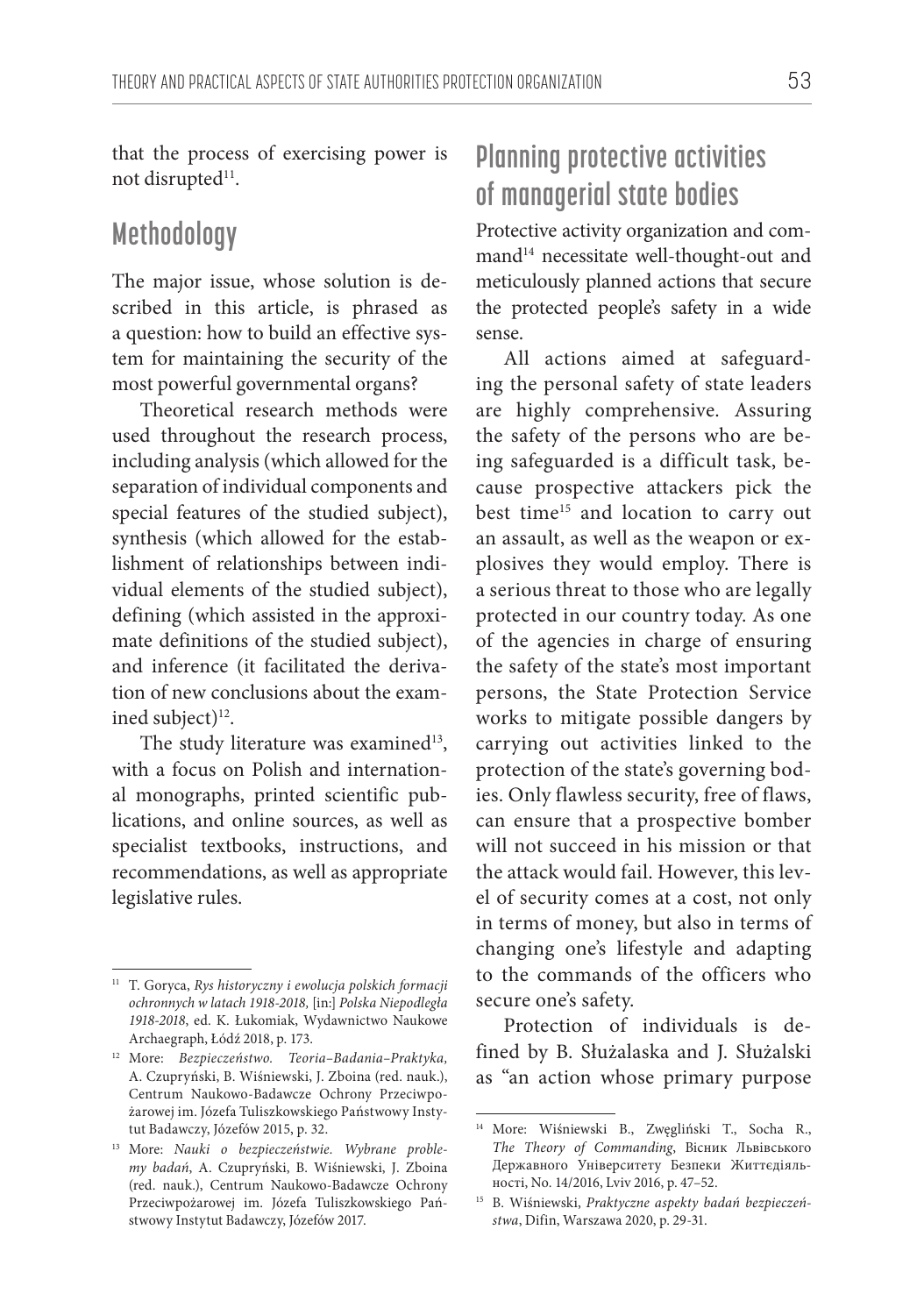is to safeguard the safety of life, health, and personal inviolability"16. Physical (personal) protection is defined differently by J. Piwowarski and P. Pajorski "Physical protection" means "human security systems (physical protection) with the appropriate technology tools, such as communication and direct coercion, "17 according to them. Direct protection, according to J. Kaczyński, is "a group of security agents that serve as the final physical barrier between the attacker and the target of the assault"<sup>18</sup>.

Regardless matter where the protected person is located, effective personal protection measures (physical, direct) must be implemented on a constant basis. This means that the protected person must be completely safe no matter what scenario he is in. It is considerably simpler to give such security at a permanent institution or at work, when access to the protected individual may be controlled and persons entering can be checked. The execution of protective measures connected to direct protection in public areas, due to increased access to the protected person, is a considerably more difficult undertaking that necessitates the engagement of many more forces and resources. Personal protection officers must then enhance their focus as they go closer to the protected person, paying special attention to persons approaching the protected person, sounds, or a cir-

16 B. Służalska, J. Służalski, *Pracownik ochrony. Słownik tematyczny*, Wydawnictwo Policealnej Szkoły Detektywów i Pracowników Ochrony O'CHIKARA, Lublin 2008, p. 74-75.

cumstance that might suggest a threat to the protected person<sup>19</sup>.

#### **Personal protection tasks**

Personal protection officers (agents) who carry out protective duties are sometimes referred to as "living shields" who, in the case of a threat or assault on a protected person, cover them with their own body and take a VIP missile. The fundamental aim of personal protection, it may be argued, is to ensure the safety and general comfort of the person who is being protected, that is, to ensure maximum safety with least disturbance. As a result, police undertaking VIP protection jobs should plan ahead of time to assess the conditions and locations where these tasks will be carried out in order to anticipate any hazards or inconveniences.

Protective measures are based on not only the officers' appropriately selected equipment or physical condition, but also what should characterize the best protective formations, namely analytical thinking skills, proper recognition and intelligence activities, and analysis of the potential threat to protected persons.

Personal protection officers employ a variety of methods, equipment, strategies, and procedures that are common in protective formations across the world to prevent an assault on a protected person. The majority of them are kept private.

Selection and surveillance of those in close touch with the protected person, action to avoid a direct assault on the

<sup>17</sup> J. Piwowarski, P. Pajorski, *Ochrona obiektów*, Wydawnictwo Wyższej Szkoły Bezpieczeństwa Publicznego i Indywidualnego "Aperion", Kraków 2013, p. 58.

<sup>18</sup> J. Kaczyński, *Taktyka działań ochronnych*, Gdańskie Wydawnictwo Psychologiczne, Gdańsk 2009, p. 52.

<sup>19</sup> R. Radziejewski, S. J. Siudalski, *Ochrona osób i mienia*, Wydanie II, Wydawnictwo Bel Studio, Warszawa 2013, p. 130.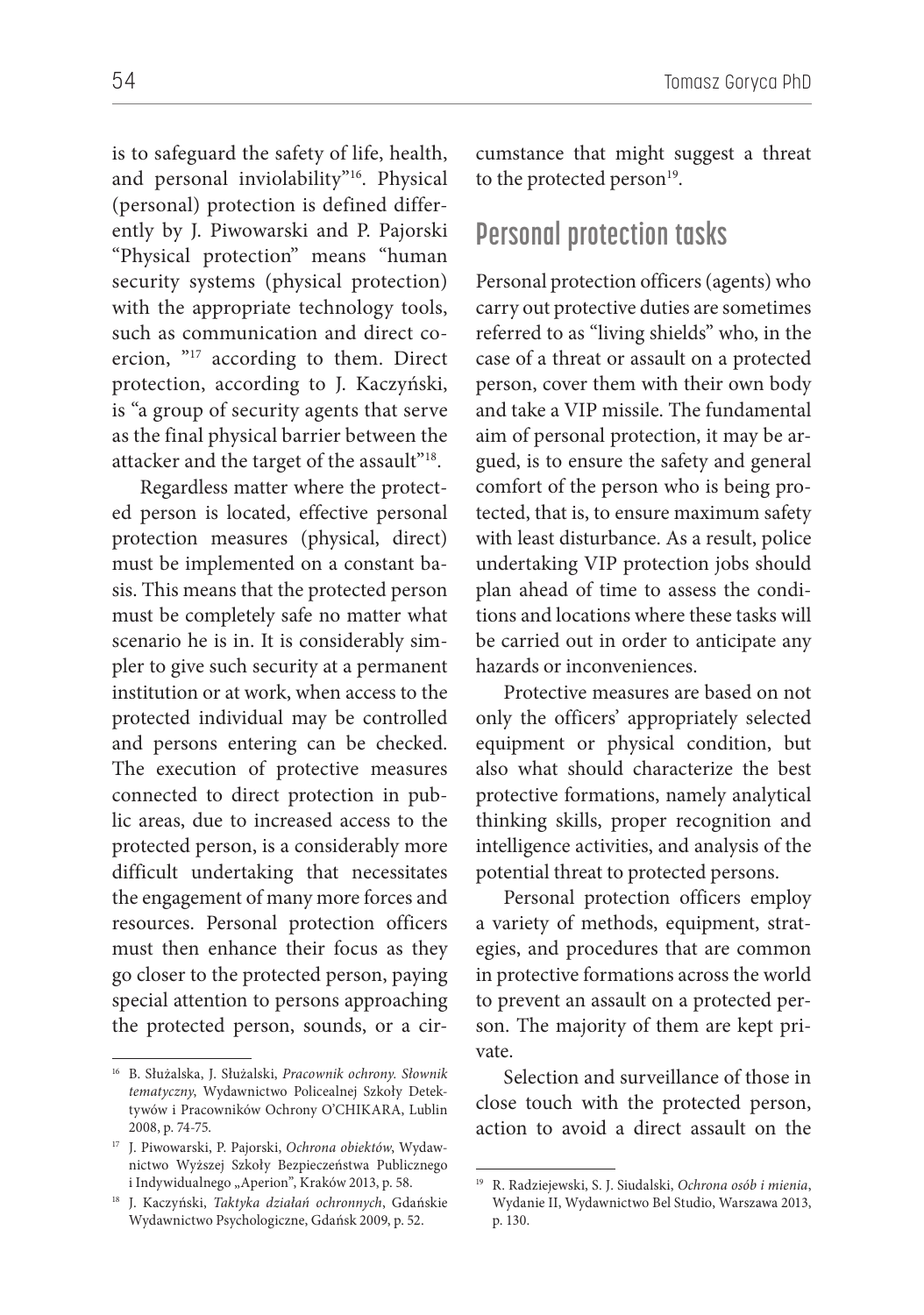protected person, and resisting the attack if it happens are the key duties associated with the execution of personal protection. Other personal protection tasks include:20

- threat analysis of the protected person's surroundings,
- observation of the surroundings for possible attacks,
- full readiness to take immediate action in the event of a threat and direct attack,
- constant readiness to evacuate the protected person,
- providing first aid in the event of an attack on a protected person
- rapid response in the case of a danger or assault; and
- adherence to tactical protocols.

## **Planning of personal protection activities**

The adoption of preventive measures against the state's managerial organs is a complex and tough task to organize. Protected individuals frequently have a highly active public and private life, making it difficult to anticipate all of the scenarios that may emerge during the execution of protection measures. No one will be allowed to recompense the protected person in any manner if he suffers a health impairment or loses his life, for example, in the case of financial or material losses. Protected individuals' attitudes toward security officers, as well as their awareness of procedures that apply not just to officers but also to the protected persons themselves, might be crucial.

The primary purpose of personal protection planning is to devise and implement a way for employing an effective protective approach in order to avoid or deter an assault on the person who is being protected. The commander is in charge of overseeing the whole execution of personal protection operations. He must ensure that each person is appropriately equipped, understands the extent of the tasks and duties allocated, is aware of the provisions of communication, and is aware of the alarm signals when choosing individuals and assigning them tasks to be completed. Furthermore, the commander should be aware of the protected person's attitude toward security services<sup>21</sup>.

The hunt for the correct approach and acceptable methods to secure individual security<sup>22</sup> has become a top issue for governments and international organizations throughout the world.

# **Collecting information and the security of the protected person**

"Information perception as a safety factor does not appear to be a novel approach. All human action involves the use of information. It acts as a catalyst for human activity. In the context of state security, this word may be used to show the importance of knowledge in molding the behavior of an entity attempting to build a secure environment. Information is an

<sup>21</sup> J. Kaczyński, *Taktyka działań…*, op. cit., p. 33.

<sup>22</sup> More: B. Kaczmarczyk, B. Wiśniewski, R. Gwardyński, *Security of an individual*, Zeszyty Naukowe Państwowej Wyższej Szkoły Zawodowej im. Witelona w Legnicy, No. 3 (28) 2018, Legnica 2018, p. 67-78.

<sup>20</sup> J. Kaczyński, *Taktyka działań…*, op. cit., p. 52.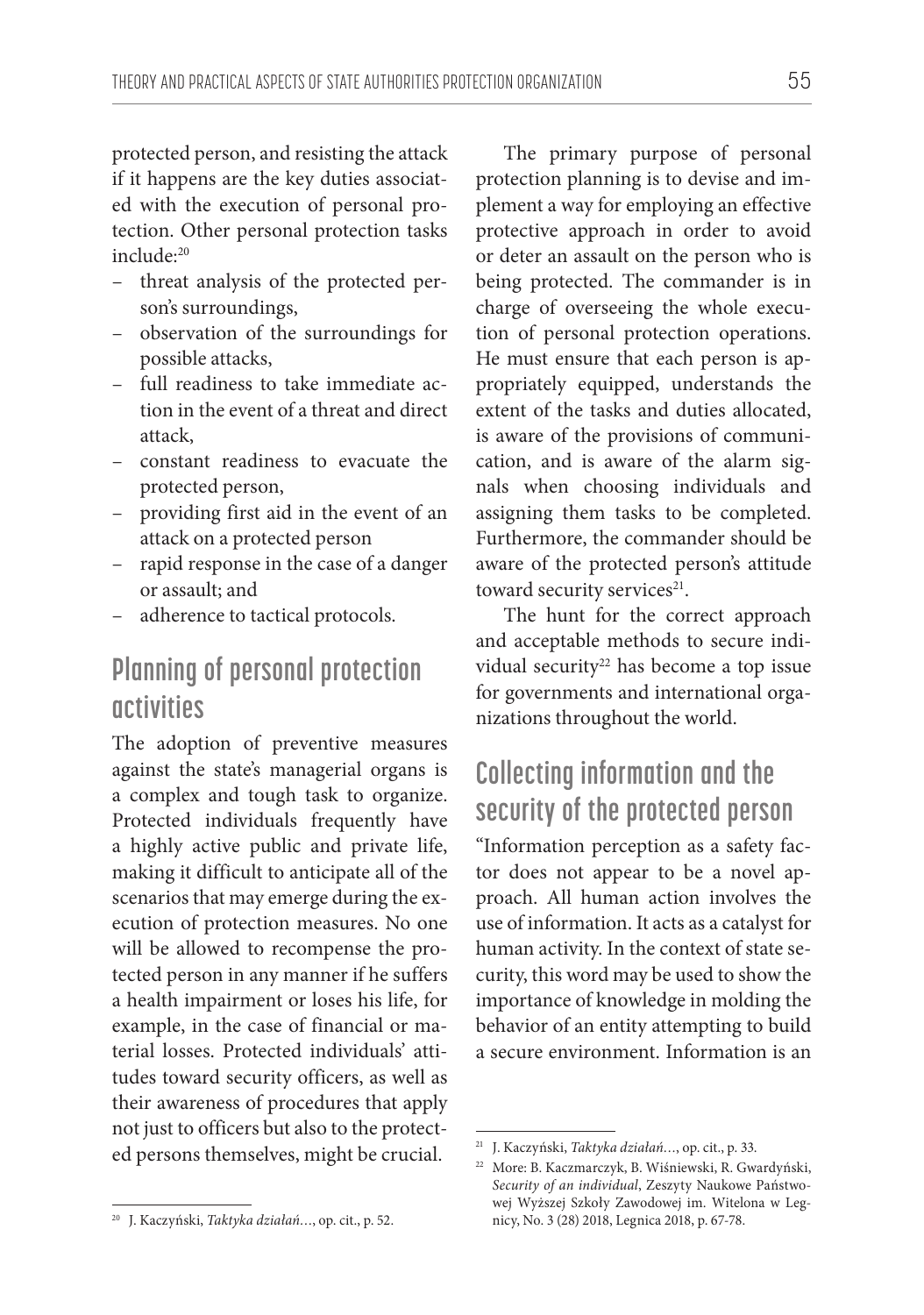element in this strategy that contributes to developments in the security field"23.

This information refers to two key regions, it should be mentioned in this context.

The first kind is official (internal) information, whose circulation and administration are outlined in crisis response rules. The second category is external (public) data<sup>24.</sup>

The proper planning procedure for the implementation of personal protection actions begins with gathering information about the protected individual. In this instance, the protected person is the major source of information for the protection team. Before you have your first discussion with the protected person, you should know who he or she is, what he or she does, what role he or she has, if he or she has any adversaries, if someone has talked adversely about him or her in public or on the Internet, and if he or she has been threatened. The protected person should be informed of the relevance of information received from him in the security planning system during the initial discussion, and the VIP should be ensured of the confidentiality of the data obtained during this talk. It should also be underlined that honesty is required during such a dialogue, as well as the necessity to augment material gathered from other sources<sup>25</sup>.

Establishing the rationale for a person's protection is one of the most essential pieces of information or queries. A person who is endangered by criminal organizations or hooligans is protected in a completely different way than someone who is protected by the law (e.g. president, prime minister). The installed protective measures might then be used as part of a preventative strategy.

The following set of inquiries should involve the duration of the person's protection (on certain days, months, years, at what times). The extent of implemented protective measures (whether it will be merely personal protection, will it be done only in the nation or overseas, or will the protected person's place of abode be safeguarded) is a critical consideration. It is also vital to clarify who this protection will apply to in order to effectively organize the troops and resources required to accomplish protection (whether only a single person or the immediate family) $26$ .

Knowing the protected person's attitude toward protection and the tasks he performs is critical in planning protective measures, as it determines whether the protected person views protection and everything associated with it as a necessary evil, but due to the impending danger, he agrees to cooperate<sup>27</sup> with security, and whether the security officers' suggestions will be implemented. Another crucial consideration is the protected person's privacy and any misgivings he or she may have. It is vital

<sup>23</sup> *Administracja rządowa wobec wyzwań bezpieczeństwa państwa*, ed. S. Zalewski, Wyższa Szkoła Administracji, Bielsko-Biała 2007, p. 7.

<sup>24</sup> P. Guła, J. Prońko, B. Wiśniewski, *Zarządzanie informacją w sytuacjach kryzysowych*, Wyższa Szkoła Administracji, Bielsko-Biała 2009, p. 5.

<sup>25</sup> R. Radziejewski, S. J. Siudalski, *Ochrona osób…,* op. cit., p. 117.

<sup>26</sup> Ibidem.

<sup>27</sup> P. Lubiewski, *Systemowe ujęcie współdziałania w sferze bezpieczeństwa publicznego – szkic problemu*, Zeszyty Naukowe SGSP, No. 75/3/2020, Warszawa 2020, p. 51-65.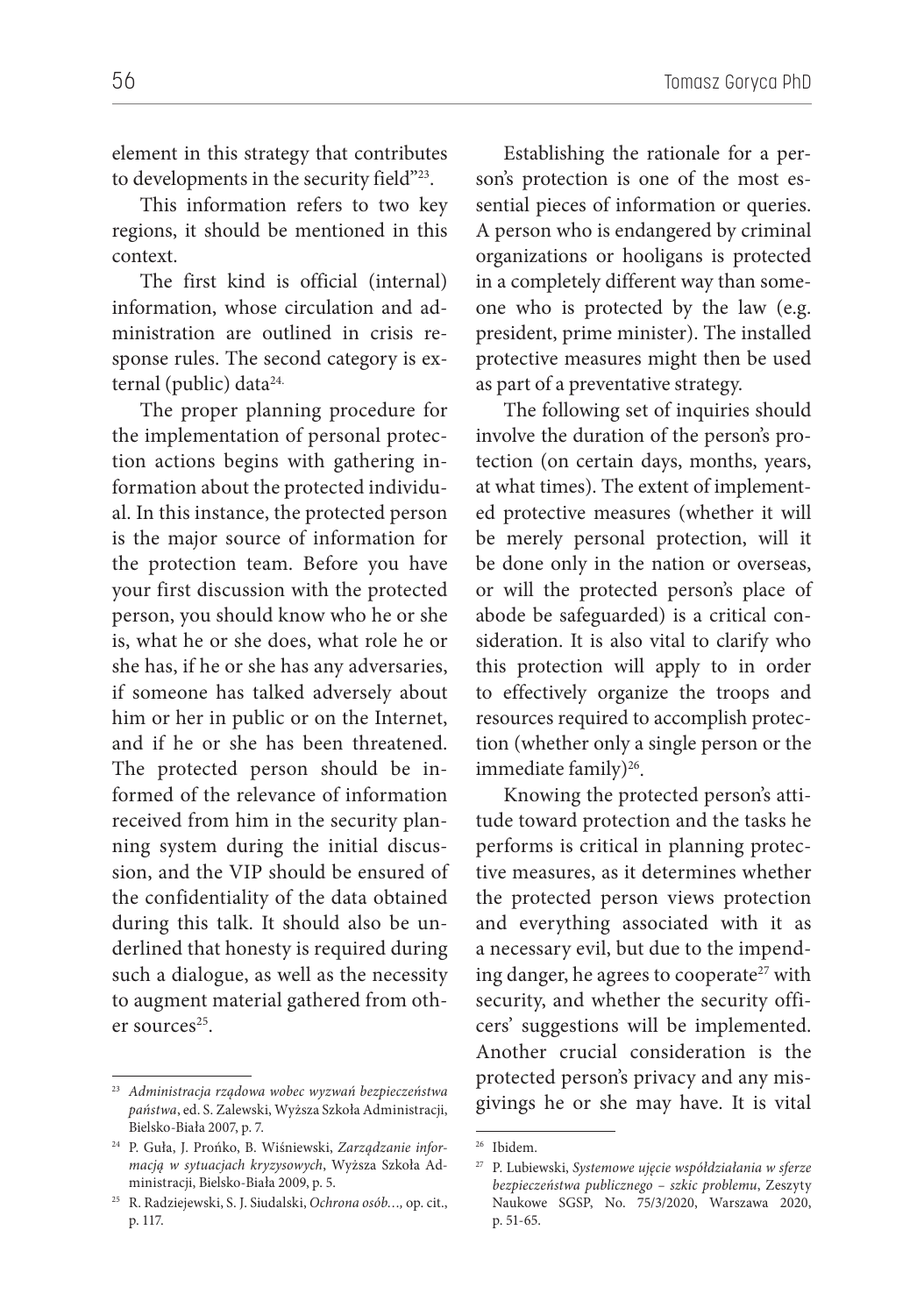to determine if the persons doing protective jobs can stay with the protected person at all times and in all places, as well as how near they can be to this person in different scenarios. It's also crucial to learn about the protected person's personality, habits, and attitude toward his family and closest colleagues. Having this knowledge might help her avoid and mitigate a variety of conflicts that arise from her regular interaction and presence with persons who protect her safety<sup>28</sup>.

All information collected from the protected person or his acquaintances and family should be treated with caution by security. Because the VIP may have a limited amount of knowledge and may try to hide embarrassing, embarrassing, or inconvenient information<sup>29</sup>, it is advisable to seek confirmation of the information obtained, including obtaining additional data from people in the protected person's immediate vicinity, as well as from other services.

Data on permanent facilities where the protected person most frequently stays is needed during the planning phase of protective measures: place of residence, place of employment, locations where the protected person spends his leisure time, holidays, hotels, restaurants, theaters, and so on. Above all, mechanical and electronic security, monitoring systems for these facilities, the number of entries and exits, the organization of individual rooms, their accessibility to outsiders, and the configuration of the region around these structures should be

28 R. Radziejewski, S. J. Siudalski, *Ochrona osób…,* op. cit., p. 117.

of importance. Possible approaches and driveways to buildings in which the protected person is, as well as the location of neighboring buildings, analysis of traffic intensity in the immediate vicinity, and on the routes of crossings and crossings on which the protected person is most often protected moves are all examples of information that should be verified.

You should also know where the nearby police stations, municipal police, hospitals, emergency services, and fire departments are located and how to call them30.

This information should be subjected to a selection process and categorized topically.

Those in charge of security planning will be able to determine:<sup>31</sup>

- the forces and resources required to ensure the safety of the protected person,
- tasks for specific groups and security agents,
- the method and location of a possible attack or attack,
- all threats to the protected person, and
- limitations related to the implementation of protective measures, in collaboration with the security commander.

This builds a database that serves as the foundation for the overall VIP protection strategy. A secrecy clause is added to such a plan after it is created. It may constitute a source of threat to the protected person if it is lost or made available to unauthorized people.

<sup>29</sup> K. Chmielarz, *Bodyguard*, op. cit., p. 74.

<sup>30</sup> R. Radziejewski, S. J. Siudalski, *Ochrona osób…,* op. cit., p. 117.

<sup>31</sup> Ibidem, p. 35.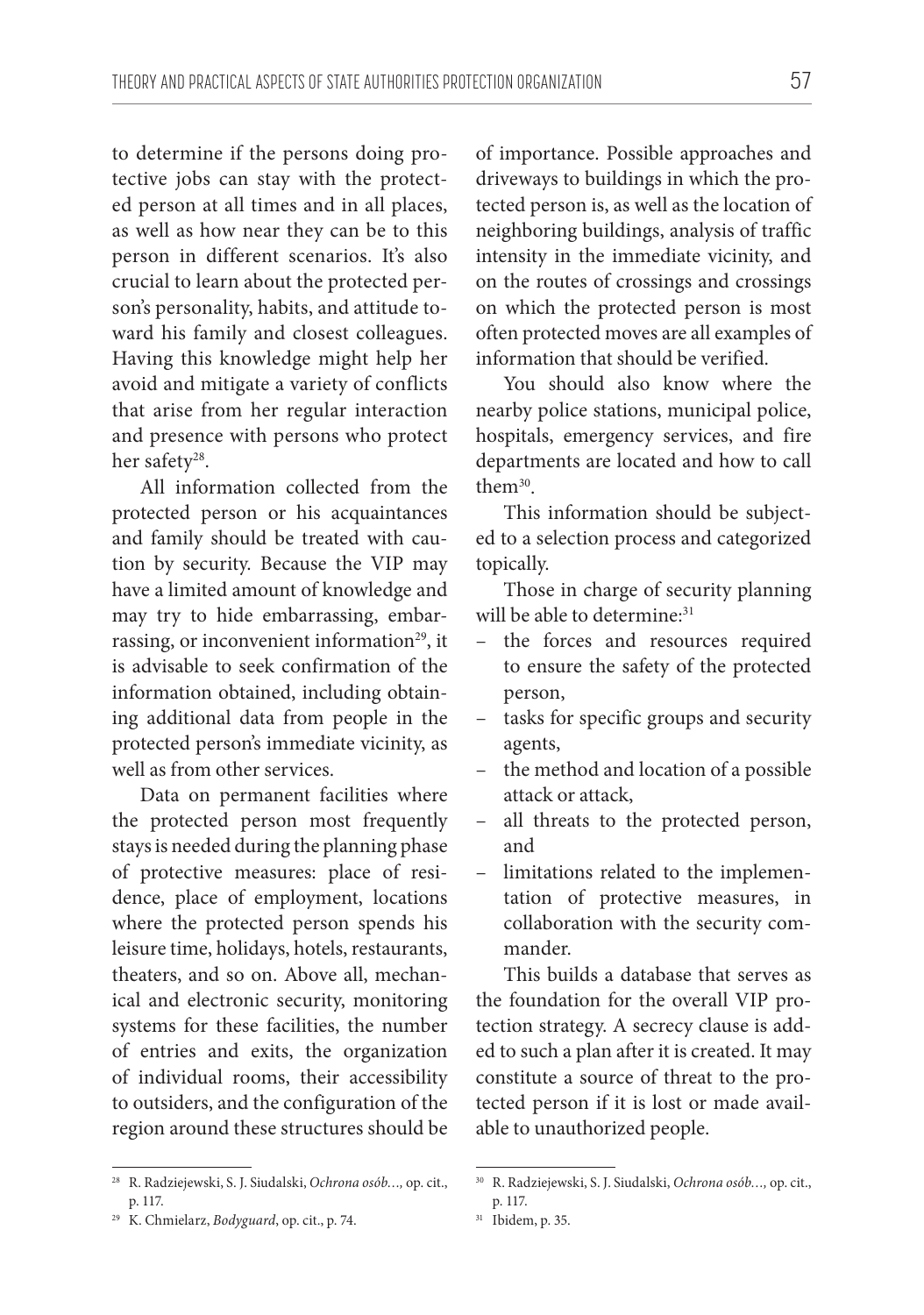# **Analysis of the collected information and establishing the concept of protection**

It is vital to understand the possible hazards<sup>32</sup>, that may arise during the deployment of protective measures in order for personal protection to operate properly. Effective risk avoidance<sup>33</sup> necessitates a thorough examination of the data gathered. All accessible information on the protected person should be collected in order to effectively assess the data<sup>34</sup>.

"Dismantling, decomposing the whole into components, elements; analysis of specific traits, qualities of the phenomena" is defined as "dismantling, decomposing the whole into components, elements"35. The National Security Terms Glossary defines "The identification of properties or components of an examined phenomenon or object in order to identify significant facts and their subsequent interpretation" is defined as "the identification of properties or components of an examined phenomenon or object in order to identify significant facts and their subsequent interpretation" An important component of intelligence (reconnaissance) operations"36.

A threat is defined as "a scenario in which a condition detrimental to the environment is possible"37.

First and foremost, while examining the information gathered earlier, it is required to respond to the issue of the true sources of threat to the protected person, as well as the circumstances surrounding their occurrence. If such signals or sources of threat to the protected person surface after evaluating the available information, the following questions in the analysis process will involve the evaluation of the nature of these threats and when and to what degree they may occur. The research also identifies potential targets for an assault on the individual who is being safeguarded. The protected person's day, week, and month plans, as well as their routines and habits in terms of their influence on the degree and breadth of security, are the next step of the investigation. The findings of the analysis of the obtained information, as well as a possible recommendation for modifications, should be given in order to improve the security of the protected person and reduce the likelihood of an assault or attack. Following that, these recommendations should be incorporated into the state's protection strategy and system<sup>38</sup>.

An examination of existing technical security measures (electronic, mechan-

<sup>32</sup> More: P. Lubiewski, A. Dróżdż, *Zagrożenie – rozważania na gruncie teorii*, Zeszyty Naukowe Państwowej Wyższej Szkoły Zawodowej im. Witelona w Legnicy, No. 34(1)/2020, Legnica 2020, p. 77-88.

<sup>33</sup> B. Wiśniewski, J. Kozioł, J. Falecki, *Podejmowanie decyzji w sytuacjach kryzysowych*, Wyższa Szkoła Policji, Szczytno 2017, p. 26-27 oraz *Bezpieczeństwo w teorii i badaniach naukowych*, wydanie trzecie uzupełnione i poszerzone, ed. B. Wiśniewski, Szczytno 2021, p. 33.

<sup>34</sup> P. Grześ, J. Kazulek, *Ogólne zasady przygotowania i prowadzenia ochrony,* [in:] *Ochrona osób i mienia: Vademecum,* ed. D. Kowalski, Wydawnictwo Policealnej Szkoły Detektywów i Pracowników Ochrony O'chikara, Lublin 2000, p. 289.

<sup>35</sup> W. Kopaliński, *Słownik wyrazów obcych*…, op. cit., p. 32.

<sup>36</sup> J. Kaczmarek, W. Łepkowski, B. Zdrodowski (red.), *Słownik terminów z zakresu bezpieczeństwa narodowego,* Wydanie szóste, Akademia Obrony Narodowej, Warszawa 2008, p. 9.

<sup>37</sup> Ibidem, p. 172.

<sup>38</sup> R. Radziejewski, S. J. Siudalski, *Ochrona osób…*, op. cit., p. 118.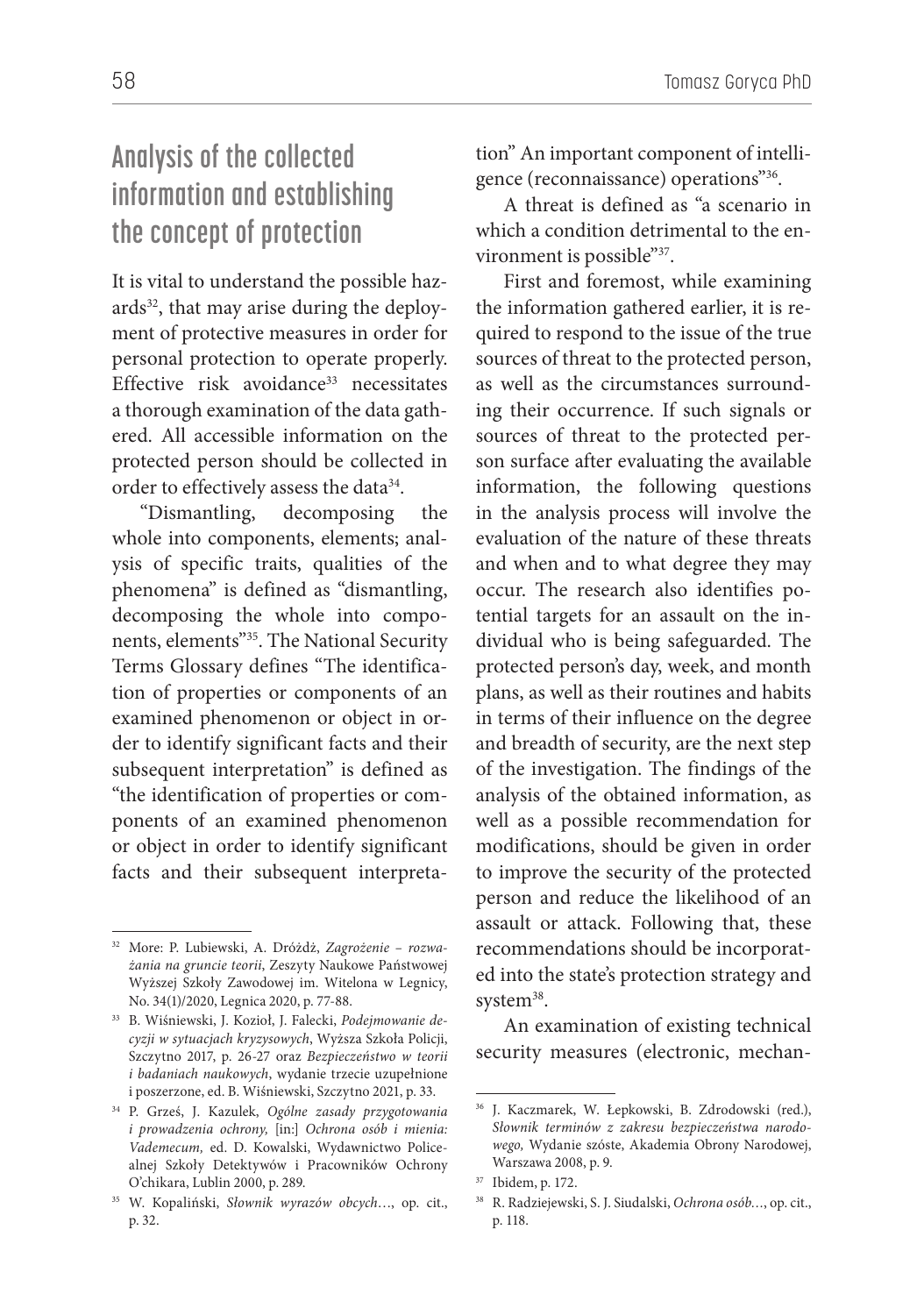ical, and maybe monitoring systems, alarm systems), vehicles, and other items is also carried out, with the request for adjustments or expansion taken into account39.

Following the analysis of the above-mentioned data, personal protection methods are planned in all of the most common situations: during the protected person's stay at home and at work, in places where the protected person most frequently meets other people (e.g. restaurants, cinemas, shopping malls), in places where visitors and invited guests are received, and in places where the protected person most frequently meets other people (e.g. restaurants, cinemas, shopping malls). There are also many routes planned to get to these locations (main route, backup route, evacuation route, alternative route, etc.). A communication and alert system is also being developed: for the VIP's permanent abode as well as for the protected person's trips and movements<sup>40</sup>.

The so-called "Safe haven" is used during the analysis stage in the case of a danger to the protected person or a direct attack on the VIP. This type of room should meet several basic requirements, including being easily accessible so that the endangered VIP can be moved there quickly (without risking health or life), having at least two exits (main and emergency), and storing water and food supplies to provide a temporary safe haven for the VIP and possibly his family. Basic firefighting equipment, backup lights, basic first-aid equipment, and a second

telephone, among other things, should be included in the room. If there are any, reinforced doors and windows, as well as technical safety mechanisms, should be included in the "safe shelter." The indicated room might be in the basement of the protected person's house or on the top level of the protected person's home or workplace<sup>41</sup>.

A sudden change in weather conditions, the potential of traffic issues, the probability of a car accident, a change in the protected person's plans, or the protected person's illness should all be considered during the preliminary analysis for the execution of protective measures.

The efficiency with which acquired and processed data is analyzed is impacted by methodical search and update. The speed with which acquired and processed information on the protected person is transferred and exchanged is also a key aspect in the analysis process.

# **Identifying the concept, forces, and resources required to put protective measures in place**

The establishment of the protection idea, as well as its early development, is a preparatory and typically planned action for the protection of the protected person<sup>42</sup>.

A thorough timetable is established for all officers (agents) responsible for the implementation of protective measures based on the analysis of previously acquired data.

The procedures to be followed in the event of a threat to the protected person's

<sup>39</sup> K. Chmielarz, *Bodyguard*, op. cit., p. 75.

<sup>40</sup> R. Radziejewski, S. J. Siudalski, *Ochrona osób…,* op. cit., p. 118.

<sup>41</sup> K. Chmielarz, *Bodyguard,* op. cit., p. 75.

<sup>42</sup> J. Kaczyński, *Taktyka działań…*, op. cit., p. 39.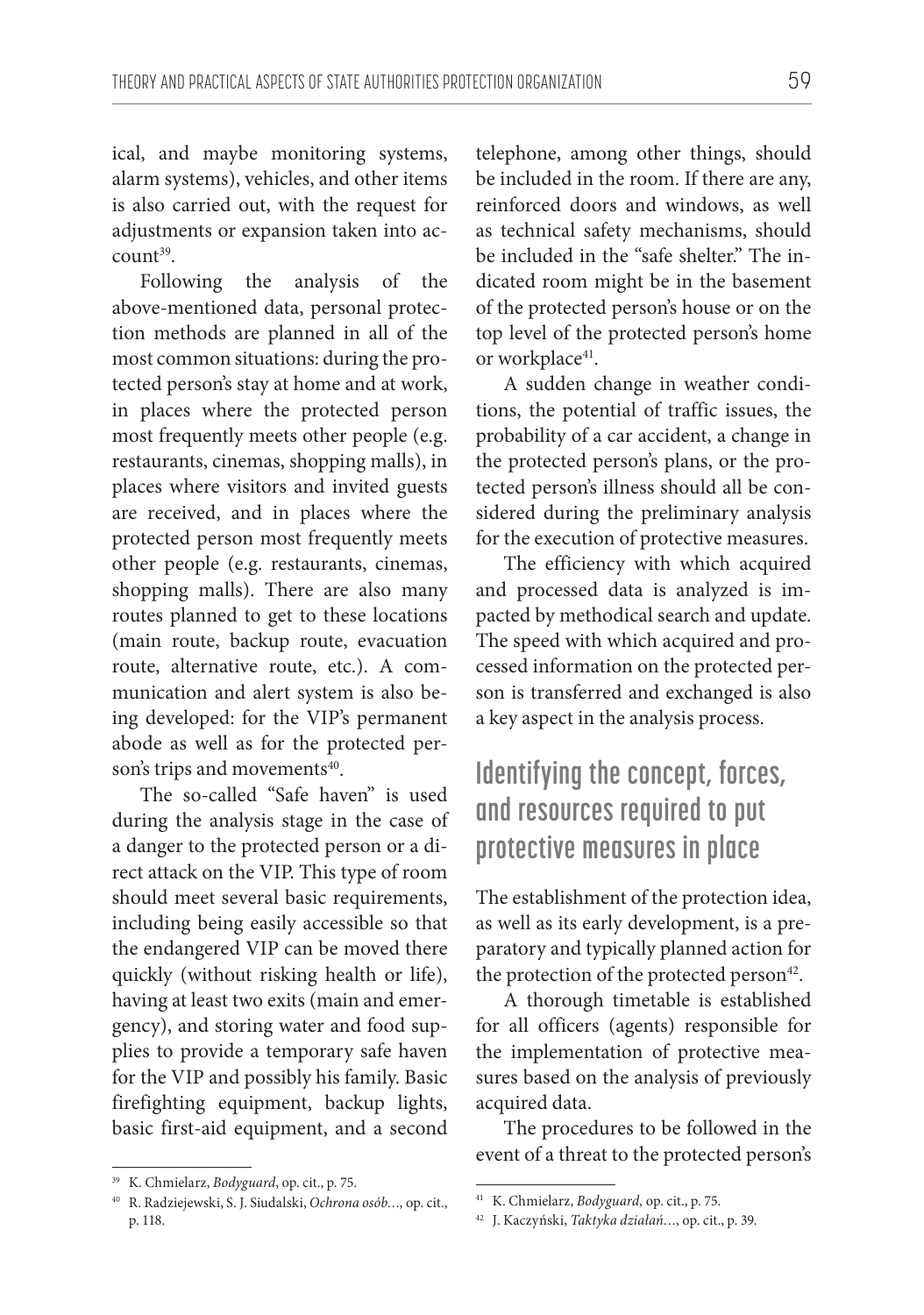safety, as well as accidents in random situations, such as:

- the appearance of attackers in close proximity to the protected person,
- undesirable persons intruding into the protected facility,
- fire hazards in the facilities where the protected person is staying,
- information on planting explosives,
- a traffic accident involving the protected person,
- a gathering of aggressive groups of people near the protected person's place of residence or workplace,
- illness, fainting of the protected person,
- blocking the protected person's routes,
- the protected person's method of transportation fails,
- climatic fluctuation in the place where the protected person is present, ,
- change in the protected person's schedule or schedule of the day, week, or month<sup>43</sup>.

After the concept has been formed, it is time to start considering the forces and means that will be required to put it into action.

## **Preparation of a protection plan**

The last planning stage is the creation of a protection strategy. It entails the creation and graphic presentation of a thorough division of tasks and obligations of those responsible for the state's governing bodies' protection, based on a previously defined and agreed-upon idea. Due to the sensitive nature of the information contained in the protection plan, it should include a confidentiality provision, and access to the material should be restricted to those who assist the covered person in implementing protective measures. Each employee, officer, and security agent must read and affirm that they have read the security plan, which must be done by hand.

It should be evident from the protection plan who, when, where, and in what precise scenarios protective measures should be implemented, as well as what methods and how they should be implemented. Actions to deal with various forms of threats, assaults, and the measures deployed, as well as probable repercussions, should all be included in the protection plan $44$ .

The model protection plan should include, among other things, task descriptions, general assumptions, basic information about the protected person and accompanying persons, a program, a schedule of the protected person's stay, a developed concept of security, and a general presentation of the situation resulting from the specificity, such as the protected person's program of stay in a specific location. In addition, the plan should include information on:45

- modes of transportation;
- the particular roles of those engaged in implementing protective measures;
- individual security personnel arming
- communication system
- quartermaster security

<sup>44</sup> R. Radziejewski, S. J. Siudalski, *Ochrona osób…,* op. cit., p. 120.

<sup>45</sup> J. Kaczyński, *Taktyka działań…*, op. cit., p. 41.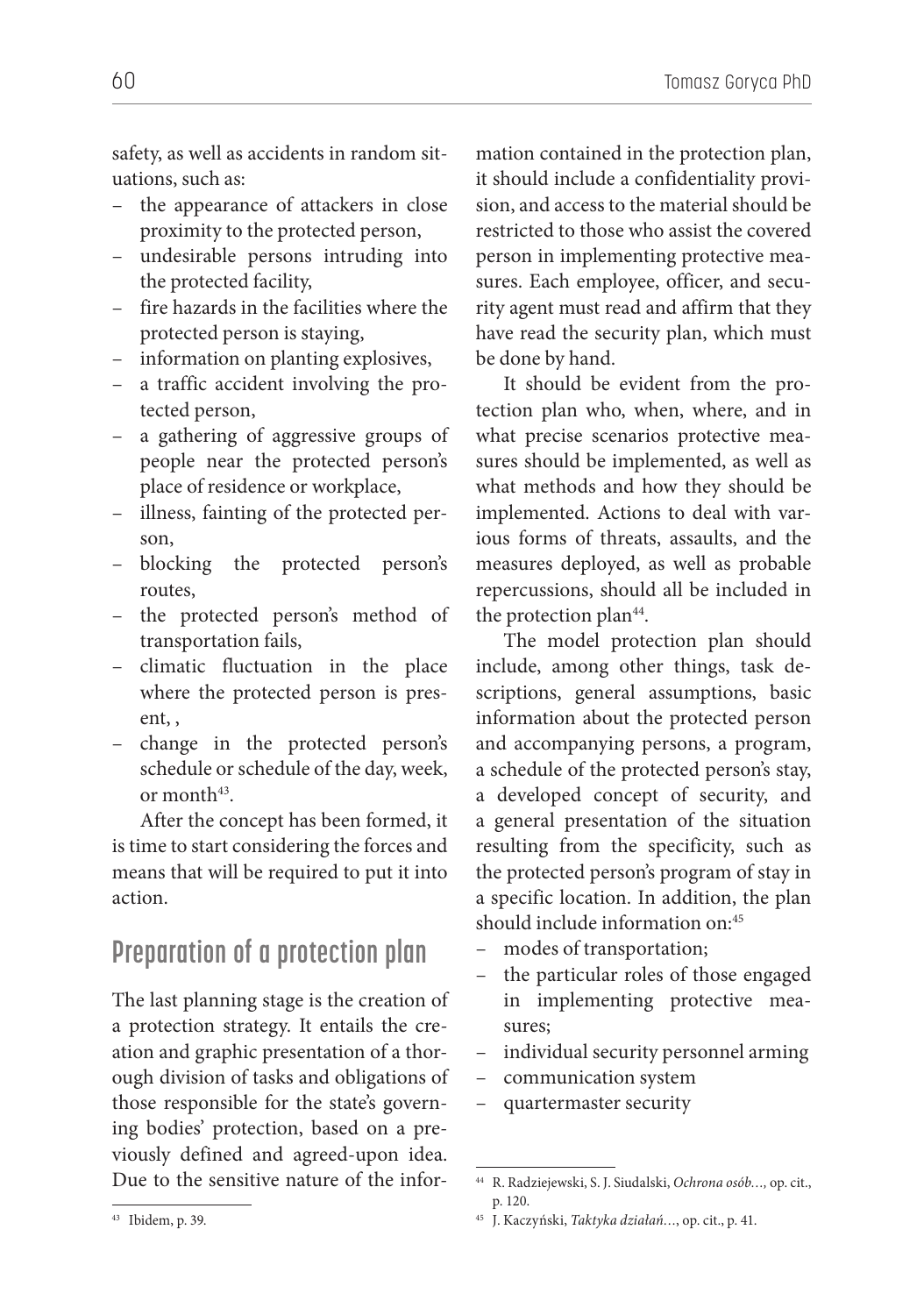- intelligence assessment or preventive actions taken in relation to the protected person's environment
- methods of securing and protecting information
- securing the mass media,
- securing the protected person's places of stay,
- a list of people who will participate in securing the implementation of protective measures
- medical security
- Police officers', agents', and security personnel's actions in the case of an emergency
- protocols to follow in an emergency.

#### **Conclusions**

For generations, attacks against humans have been planned and carried out. The bombers had a wide range of reasons. They are frequently used to attain political objectives.

They were the product of a mental ailment or an obsession on the part of the bombers. The reason for the assault might sometimes be unexpectedly simple and little understood. It's important remembering that the bomber killed Ronald Reagan because he wanted to impress one of the actresses. Francisco Duran, who tried to assassinate Bill Clinton, said that he intended to "remove the umbilical-cord fog with some extraterrestrial thing, "46 and Rebecca's killer Schaeffer was in love with her. It is feasible to affirm with certainty the requirement of cyclical adjustment of the adopted protective measures towards individuals and things subject to required

protection by assessing the variety of modern dangers.

The goal of planning and arranging direct protective measures is to minimize danger and promote safety for the people and things that need to be safeguarded. The need for effective and efficient security services is continually increasing due to shifting threats to VIP safety in Poland and throughout the world.

It must be accepted that operations linked to safeguarding the safety and security of critical individuals and infrastructure in Poland and throughout the world have become more professional over time. The ever-increasing need for agents or personal protection staff, as well as investments in advanced weaponry, communication systems, and other technologies, demonstrate this.

## **Bibliography**

- *Administracja rządowa wobec wyzwań bezpieczeństwa państwa*, ed. S. Zalewski, Wyższa Szkoła Administracji, Bielsko-Biała 2007.
- *Bezpieczeństwo. Teoria–Badania–Praktyka,*  A. Czupryński, B. Wiśniewski, J. Zboina (red. nauk.), Centrum Naukowo-Badawcze Ochrony Przeciwpożarowej im. Józefa Tuliszkowskiego Państwowy Instytut Badawczy, Józefów 2015.
- *Bezpieczeństwo państwa w świetle zagrożeń i nowych wyzwań*, ed. P. Majdan, A. Mróz- -Jagiełło, A. Zagórska, Wydawnictwo Akademii Sztuki Wojennej, Warszawa 2018.
- *Bezpieczeństwo w teorii i badaniach naukowych*, wydanie trzecie uzupełnione i poszerzone, ed. B. Wiśniewski, Szczytno 2021.
- Czupryński A., *Aksjologiczne aspekty bezpieczeństwa*, Europejski Przegląd Prawa i Stosunków Międzynarodowych, No. 4(35)/2015.

<sup>46</sup> S. J. Spignesi, *Na celowniku*, op. cit., p. 12.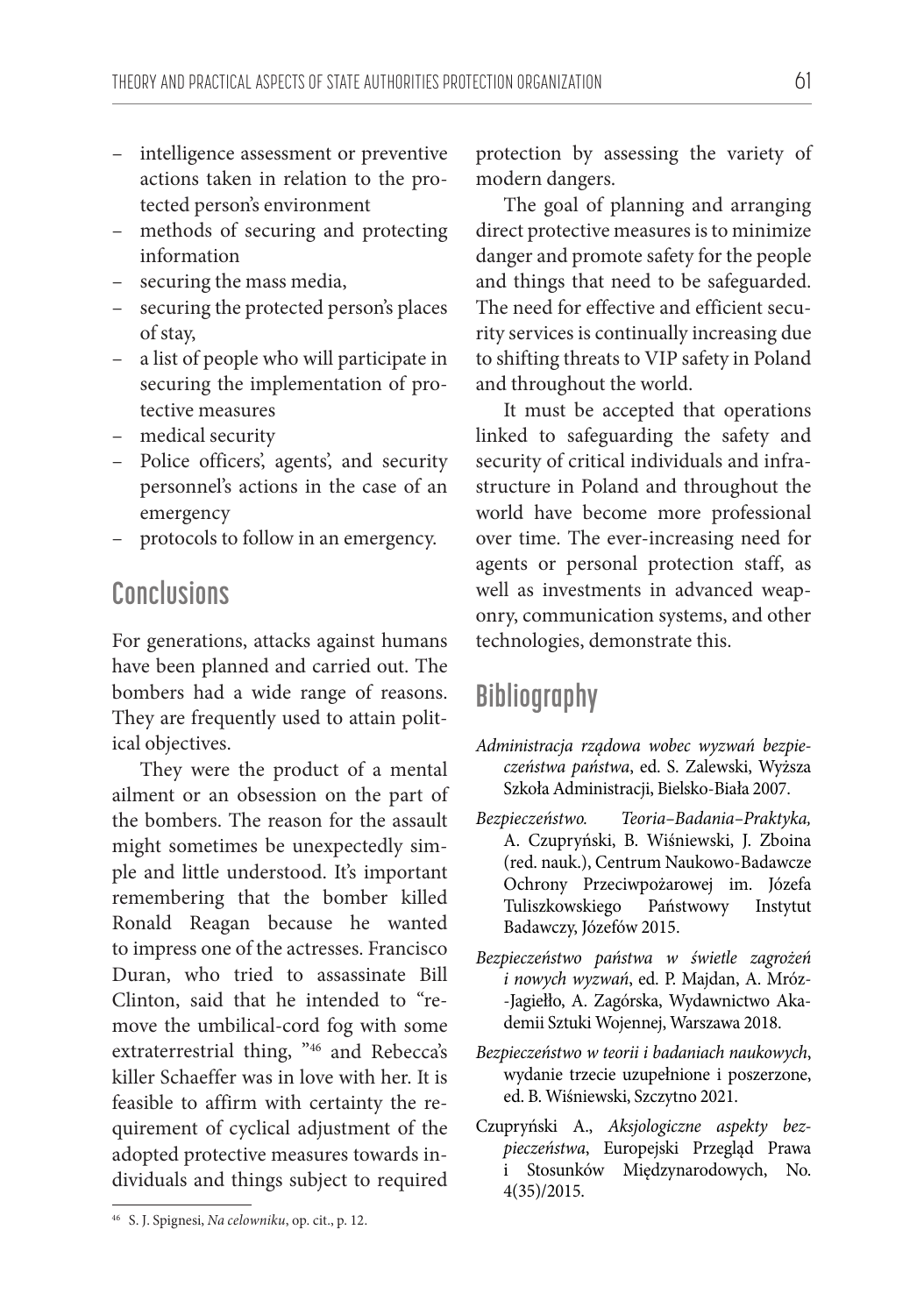- Czupryński A., *Siły zbrojne w kształtowaniu bezpieczeństwa publicznego*, Zeszyty Naukowe Uczelni Państwowej Wyższej Szkoły Zawodowej w Kaliszu, No. 18/2010, Kalisz 2010.
- Drabik L., Sobol E., *Słownik języka polskiego,*  Państwowe Wydawnictwo Naukowe, Warszawa 2007.
- Goryca T., *Identyfikacja i ocena zagrożeń dla bezpieczeństwa VIP,* [in:] *Różnorakie perspektywy bezpieczeństwa*, ed. Banasik M., Rogozińska A., Wydawnictwo Difin, Warszawa 2019.
- Goryca T., *Rys historyczny i ewolucja polskich formacji ochronnych w latach 1918-2018,*  [in:] *Polska Niepodległa 1918-2018*, ed. K. Łukomiak, Wydawnictwo Naukowe Archaegraph, Łódź 2018.
- Goryca T., *Służba Ochrony Państwa w kontekście poprawy bezpieczeństwa wewnętrznego Rzeczpospolitej Polskiej,* [in:] *Bezpieczeństwo państwa w świetle zagrożeń i nowych wyzwań*, ed. P. Majdan, A. Mróz-Jagiełło, A. Zagórska, Wydawnictwo Akademii Sztuki Wojennej, Warszawa 2018.
- Grześ P., Kazulek J., *Ogólne zasady przygotowania i prowadzenia ochrony,* [in:] *Ochrona osób i mienia: Vademecum,* ed. D. Kowalski, Wydawnictwo Policealnej Szkoły Detektywów i Pracowników Ochrony O'Chikara, Lublin 2000, s. 289.
- Guła P., Prońko J., Wiśniewski B., *Zarządzanie informacją w sytuacjach kryzysowych*, Wyższa Szkoła Administracji, Bielsko-Biała 2009.
- Gwardyński R., *Możliwości doskonalenia działań prewencyjnych Policji w sferze utrzymywania bezpieczeństwa publicznego,* Akademia WSB, Dąbrowa Górnicza 2021.
- Kaczmarczyk B., Wiśniewski B., Gwardyński R., *Security of an individual*, Zeszyty Naukowe Państwowej Wyższej Szkoły Zawodowej im. Witelona w Legnicy, No. 3 (28) 2018, Legnica 2018.
- Kaczyński J., *Taktyka działań ochronnych*, Gdańskie Wydawnictwo Psychologiczne, Gdańsk 2009.
- Lubiewski P., Dróżdż A., *Sabotaż i dywersja – konteksty działania i doskonalenia zwalczania*, [in:] *Racjonalizacja zarządzania jednolitymi formacjami mundurowymi odpowiedzialnymi za bezpieczeństwo wewnętrzne*, Tom 8, B. Wiśniewski, M. Gikiewicz, R. Kochańczyk (red. nauk.), Szkoła Główna Służby Pożarniczej, Warszawa 2020.
- Lubiewski P., Dróżdż A., *Zagrożenie rozważania na gruncie teorii*, Zeszyty Naukowe Państwowej Wyższej Szkoły Zawodowej im. Witelona w Legnicy, No. 34(1)/2020, Legnica 2020.
- Lubiewski P., Gwardyński R., *Ochrona zabytków przed zagrożeniami terrorystycznymi, kryminalnymi, militarnymi i pozamilitarnymi*, Katedra Bezpieczeństwa Społecznego Instytutu Bezpieczeństwa i Edukacji Obywatelskiej Wydziału Pedagogicznego Uniwersytetu Pedagogicznego w Krakowie, Kraków 2018.
- Lubiewski P., *Reguły i metody działania współczesnych organizacji terrorystycznych*, Zeszyty Naukowe Państwowej Wyższej Szkoły Zawodowej im. Witelona w Legnicy, No. 29(4)/2018, Legnica 2018.
- Lubiewski P., *Systemowe ujęcie współdziałania w sferze bezpieczeństwa publicznego – szkic problemu*, Zeszyty Naukowe SGSP, No. 75/3/2020, Warszawa 2020.
- Lubiewski P., *Terroryzm a migracja. Zależności i skutki*, Wydawnictwo TUM, Wrocław 2018.
- *Nauki o bezpieczeństwie. Wybrane problemy badań*, A. Czupryński, B. Wiśniewski, J. Zboina (red. nauk.), Centrum Naukowo-Badawcze Ochrony Przeciwpożarowej im. Józefa Tuliszkowskiego Państwowy Instytut Badawczy, Józefów 2017.
- Piwowarski J., Pajorski P., *Ochrona obiektów*, Wydawnictwo Wyższej Szkoły Bezpieczeństwa Publicznego i Indywidualnego "Aperion", Kraków 2013.
- *Polska Niepodległa 1918-2018*, ed. K. Łukomiak, Wydawnictwo Naukowe Archaegraph, Łódź 2018.